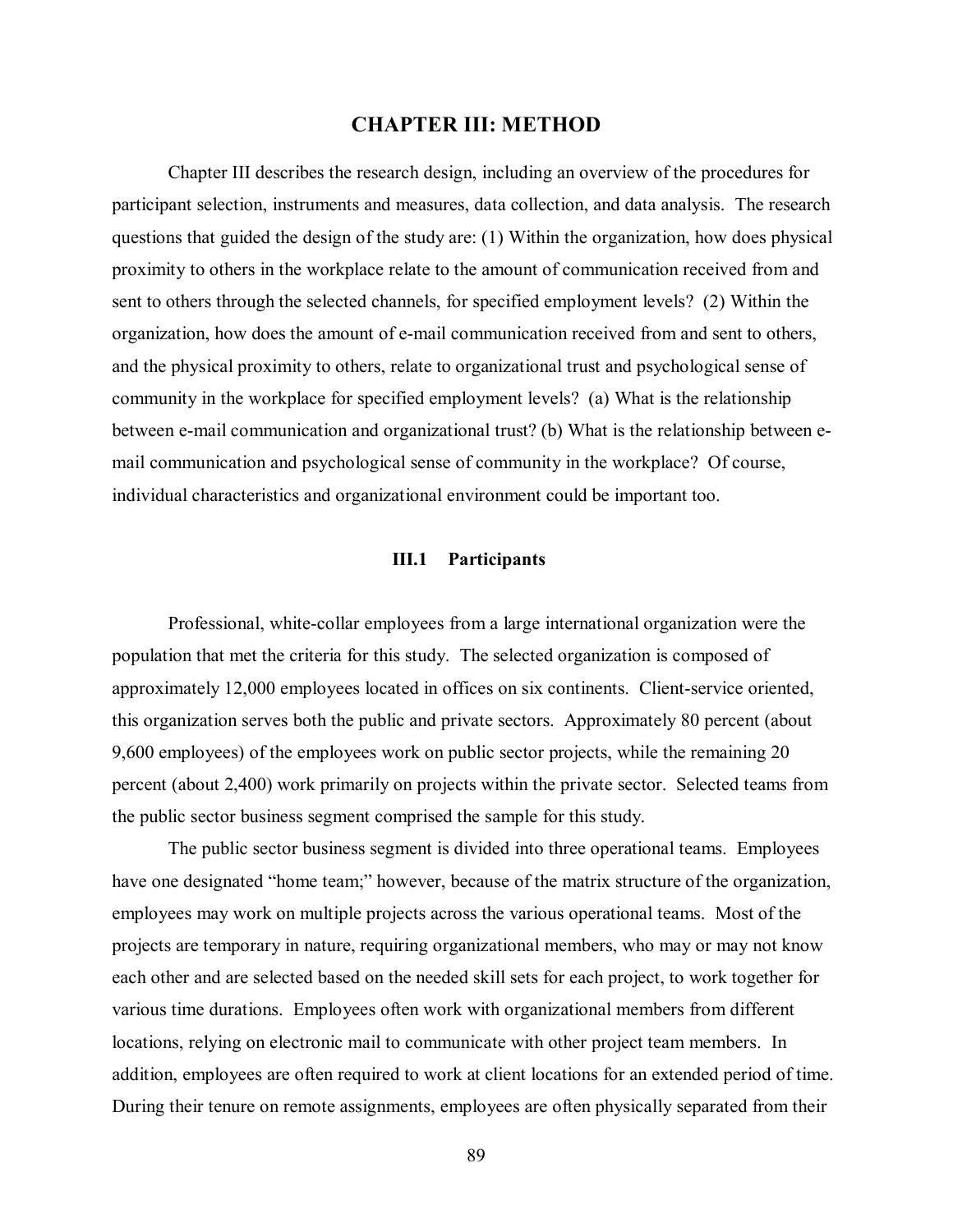supervisors and colleagues. Typically, the primary vehicle for communicating with their immediate supervisor, and connecting with the larger organization, is through electronic mail.

 This research focused on white-collar professionals within a networked organization. Given that all three operational teams within the selected organization function primarily in the same manner, responses were elicited from employees across the public sector business segment within selected teams. Participants were asked to complete survey instruments addressing organizational trust, psychological sense of community in the workplace, and the use of selected communication channels. A total of 812 questionnaires were distributed, and 351 were returned, a 43 percent return rate.

## **III.2 Instrumentation**

Three measures were selected for this study based on their relationship to the theoretical arena and the nature of the research questions (see Table III-1). Two additional questions were developed to obtain information on work location and physical proximity to others in the workplace. Two open-ended questions were added to the questionnaire to allow participants to share their personal experiences with e-mail communication and their perception of its influence on trust and psychological sense of community in the work environment. The two open-ended questions were used solely for observational interest and to identify future research opportunities. The responses from these items were not used to address the research questions.

The following subsections highlight the instruments that were used in the study.

# *III.2.1 Trust*

 Based on the interpersonal relationships that influence organizational effectiveness within the work environment, Scott (1981) developed four trust measures: (a) trust in immediate supervisor, (b) trust in peer group or work unit, (c) trust in top management, and, (d) trust in the management development consultant. Adapting items from other trust scales, Scott developed items for each trust relationship. The original trust scale was reviewed by trust scholars, resulting in a 29-item questionnaire that was subjected to a factor analysis (varimax extraction and orthogonal rotation) to evaluate the four factor dimensionality and item structure.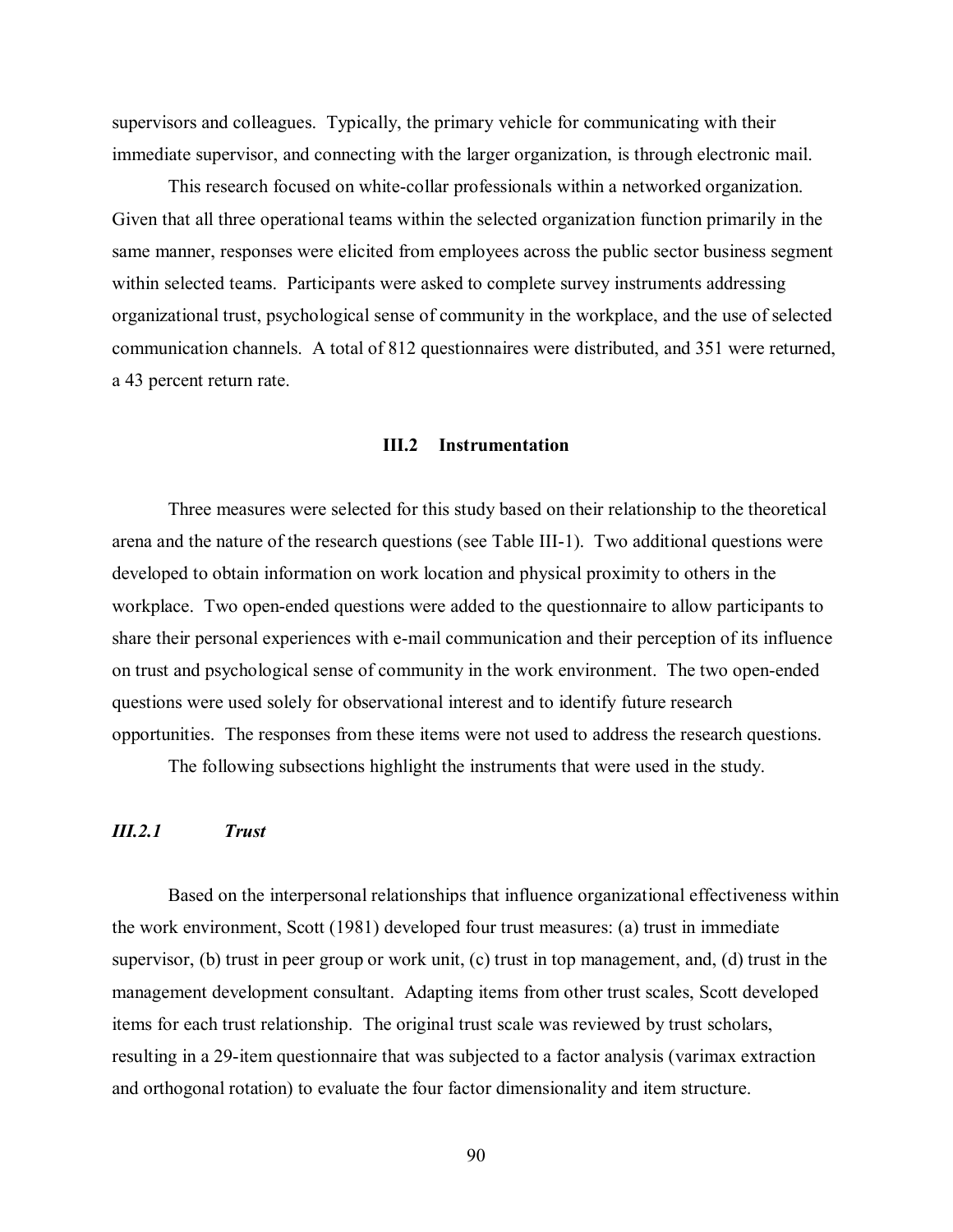Three times over a 6-month period, Scott administered the trust measures using the 29 item questionnaire for the initial administration of the trust measures. After the initial administration, several items were eliminated, resulting in a 17-item measure. The elimination of items altered the original Cronbach alpha by less than .3 percent, and a factor analysis revealed that items were appropriately assigned to one of the four measures. The revised questionnaire was administered two more times, and the results of t-tests from all three data sets revealed no significant differences between mean scores of trust in supervisor, peers, and management across time. These results indicate a strong reliability for the survey instrument. Scott (1981) found that the trust measures were "consistent with the conceptual framework of trust, internally consistent, identify different trust variables, and stable over time" (p. 108-109).

 As was done by Ruder (2003), only two of the four trust measures were used in this study. These two measures of Scott's (1981) trust scale—trust in the immediate supervisor, hereafter referred to as "trust in supervisor," and trust in top management, hereafter referred to as "trust in organization"—focus on trust at an organizational level (Ruder, 2003) and were deemed appropriate for this study. Five-items measured the perceived trust an employee has regarding his or her supervisor, and four-items measured the perceived trust an employee has in his or her organization. Scott's factor analysis of the items in these two trust measures revealed two factors with an eigenvalue of approximately 1.0 or greater. Based on the three administrations of the trust measures, he found the Cronbach alphas were .91, .77, and .80 for trust in organization, and .82, .77, and .86 for trust in supervisor. Recent use of these two measures resulted in Cronbach alpha scores of .71 for trust in organization, and .93 for trust in supervisor (Ruder, 2003). As with Scott and Ruder, a five-point Likert-type scale  $(1 =$  strongly disagree to  $5 =$  strongly agree) was employed for the trust measures. Trust items were written in a positive direction for analysis purposes.

## *III.2.2 Psychological Sense of Community in the Workplace*

 Chipuer and Pretty (1999) reported that the Sense of Community Index (SCI) is the "most used and broadly validated measure of a Sense of Community (SOC)" (p. 646). The SCI consists of 12 true/false items measuring psychological sense of community in the neighborhood, but has been adapted in recent years to measure sense of community in the workplace (Pretty and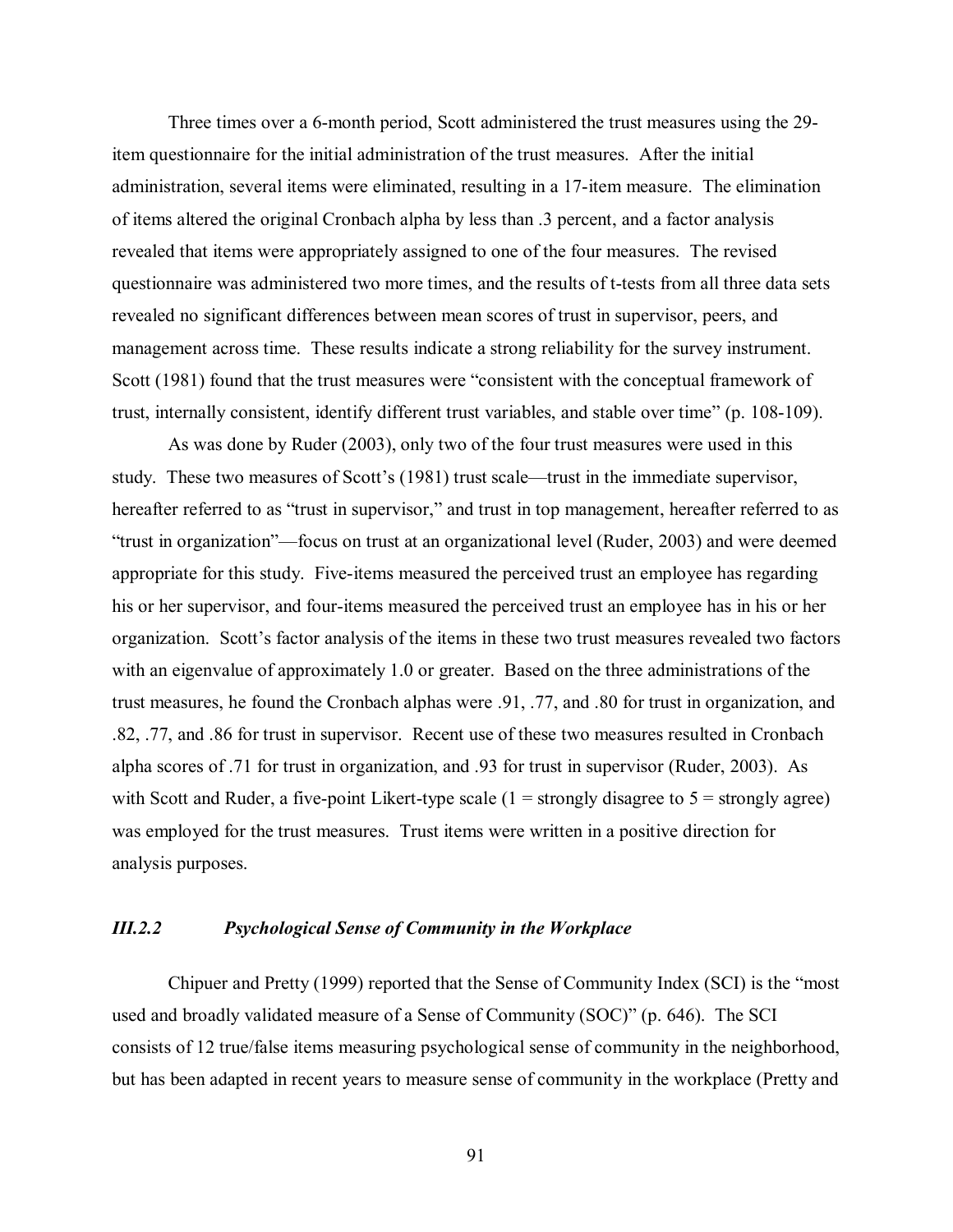McCarthy, 1991). For this study, the original scale was modified from true/false to a five-point Likert-type response (1 = strongly disagree to  $5$  = strongly agree), to allow items related to community to be measured on the same ordinal scales as the trust items. As with the trust measures, all questions on the SCI were written in a positive direction for analysis purposes. The actual items on the SCI did not need to be altered to fit this modified scale.

The internal consistency of the total scale has been reported to range in Cronbach alphas from .71 to .80 (Chipuer and Pretty, 1999). The reliability coefficient from test-retest correlation has been reported as .71 and .80 (Pretty and McCarthy, 1991). A Kaiser-Meyer-Olkin (KMO) index (measure of sampling adequacy) of .83 emerged for the workplace data. Evidence of its construct validity was reported by Pretty (1990), McCarthy, Pretty, and Catano (1990), and Perkins, Florin, Wandersman, and Chavis (1990).

Pretty and McCarthy used the SCI to explore differences in SOC among men and women (managers and non-managers) in corporations. Their study revealed gender differences in the source of support and in the relative importance of each subscale. For instance, support from others was the primary predictor of sense of community for managers. However, the source of this support differed between men and women. Sense of community among men was related to peer cohesion, while women's related to supervisor support. Pretty and McCarthy also found that male managers had been employed at the company longer than their female colleagues and reported significantly higher sense of community. Male and female managers' perception of involvement was the second predictor of their sense of community. While the perception of work pressure was equal for male and female managers, it resulted in a negative relationship to women's sense of community and a positive relationship to men's. Their study resulted in a Cronbach alpha of .69.

## *III.2.3 Human Presence in Communication*

 The International Communication Association Audit (ICA Audit) was developed to assess employees' perceptions of communication processes in their organization. The complete ICA Audit questionnaire contains 122 questions divided into eight major sections: (a) amount of information desired and actually received about a series of work related topics, (b) amount of information desired and actually sent about a series of work related topics, (c) amount of follow-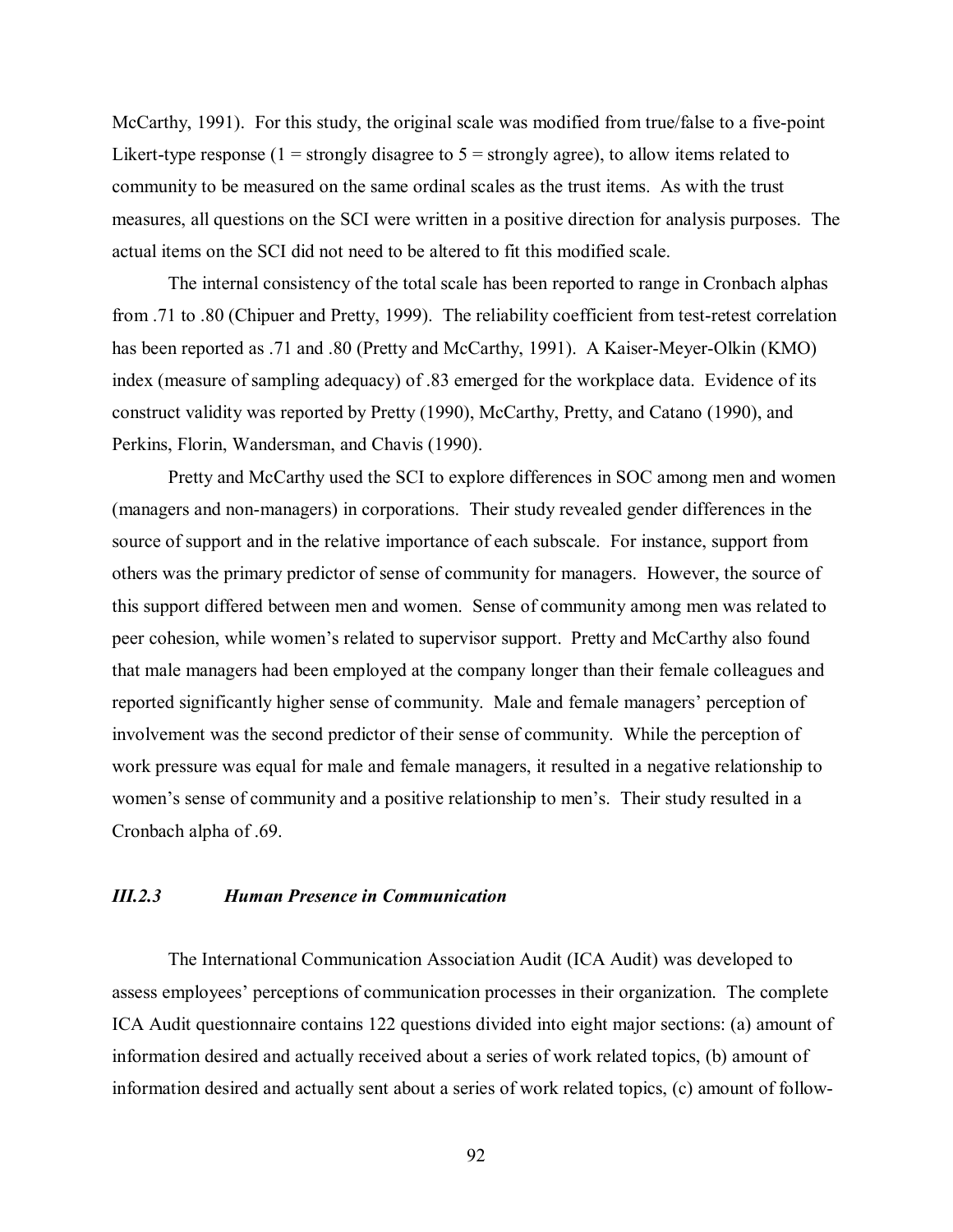up by people now and amount needed, (d) amount of information received and desired from sources of information, (e) timeliness of information, (f) organizational communication relationship, (g) satisfaction with organizational outcomes, and (h) amount of information received and desired from channels of information. The audit has been used extensively in research and consulting in the years since its development.

The ICA Audit has consistently received high internal reliability scores. DeWine and Pearson (1985a) reported coefficient alphas for the relationship scale averaged .90 and those for the organizational outcomes scale averaged .76. The specific scales for the proposed study have equally strong reliability coefficient alphas (Information Received scale  $\alpha$  = .89; Information Sent scale  $\alpha$  = .81; and, Sources scale  $\alpha$  = .79). The testing of the ICA Audit validity was conducted by measuring various scales against outcome variables. The correlation results of the communication variables reflect solid validity (Information Received  $=$  -.69; Information Sent  $=$  $-.56$ ; and, Sources  $= -.63$ ).

 The first two scales of the ICA Audit questionnaire, Information Received and Information Sent, were used to elicit responses regarding the amount of communication received and sent by organizational members from the four selected channels (i.e., face-to-face, telephone, paper, and e-mail). A five-point Likert-type scale ( $1 = \text{very little to } 5 = \text{very great}$ ) was used. The fourth scale of the ICA Audit, Sources, was integrated with the first two scales to identify the various types of employees that received information from and sent information to others. Integrated with the communication channel items, the responses to these questions identified how specified levels in the organization (e.g., staff, management, and top management) communicate with others (i.e., colleagues, other colleagues, immediate supervisor, and top management) in the organization through the specified channels.

Two additional, open-ended questions were included in the questionnaire. These questions allowed participants to provide specific information regarding the use of e-mail communication and its relationship to trust and psychological sense of community. The responses from these questions were not used to answer the research questions—rather, the responses to these questions were used to pull key themes and observations from the data set.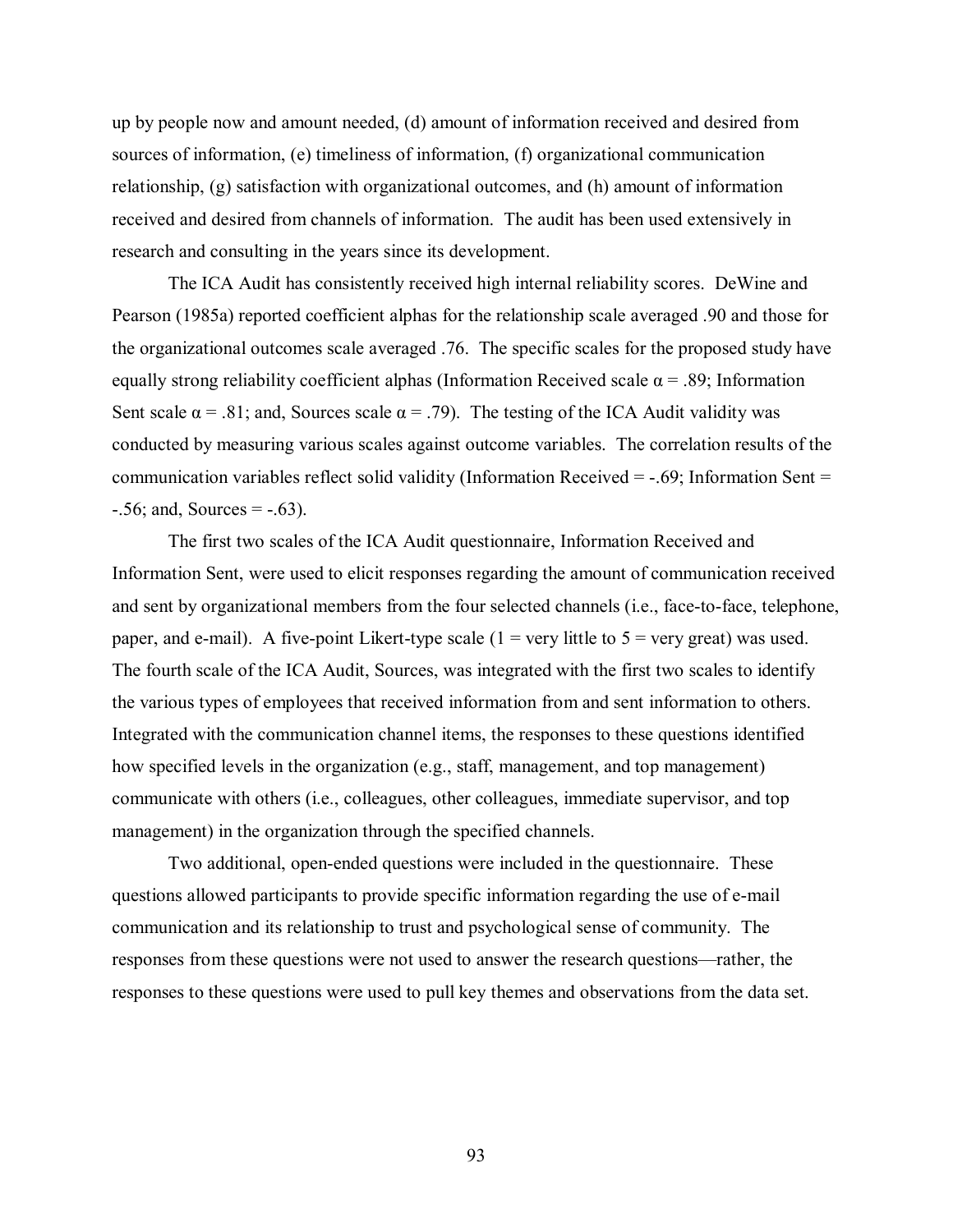# *III.2.4 Physical Proximity to Others and Work Location*

 Two questions were developed to assess participants' primary work location and their physical proximity to others in the workplace. Participants were asked to identify their primary work location from six choices. These six choices were developed based on general knowledge of the work environment, and responses range from working at the organizational headquarters 5 days a week to 0 days per week. Using the same list of people in the organization as provided in the ICA Audit (i.e., colleagues, other colleagues, immediate supervisor, and top management), participants were asked to identified their physical proximity in relation to these individuals in the workplace on a five-point scale (1 = Very Close; 2 = Close; 3 = Some Close/Distant; 4 = Distant;  $5 = \text{Very Distant}$ ). A definition of each point on the scale was provided for participants responding to the questionnaire. These questions, in conjunction with the ICA Audit, provided insight into what channels employees use to communicate with one another given their physical proximity to others in the workplace.

| List of Measures in this Study |                                        |                                                                           |                                              |                  |
|--------------------------------|----------------------------------------|---------------------------------------------------------------------------|----------------------------------------------|------------------|
| <b>Author</b>                  | <b>Measure</b>                         | <b>Subscales</b>                                                          | $\mathbf{No}.\# \mathbf{of}$<br><b>Items</b> | Cronbach's alpha |
| Scott (1981)                   | Trust                                  | Supervisor                                                                | 5                                            | $\alpha = .71$   |
|                                |                                        | Organization                                                              | 4                                            | $\alpha = .93$   |
| McMillan and Chavis<br>(1986)  | Psychological<br>Sense of<br>Community | Subscales were<br>not used to<br>analyze the<br>data for this<br>research | 12                                           | $\alpha = .69$   |

*List of Measures in this Study*

Table III-1

# *III.2.5 Demographic Data*

 Demographic data was collected on the last page of the questionnaire. These data elicited information such as gender, age, time with organization, organization level, and education. The demographic data helped develop a general composition of the population.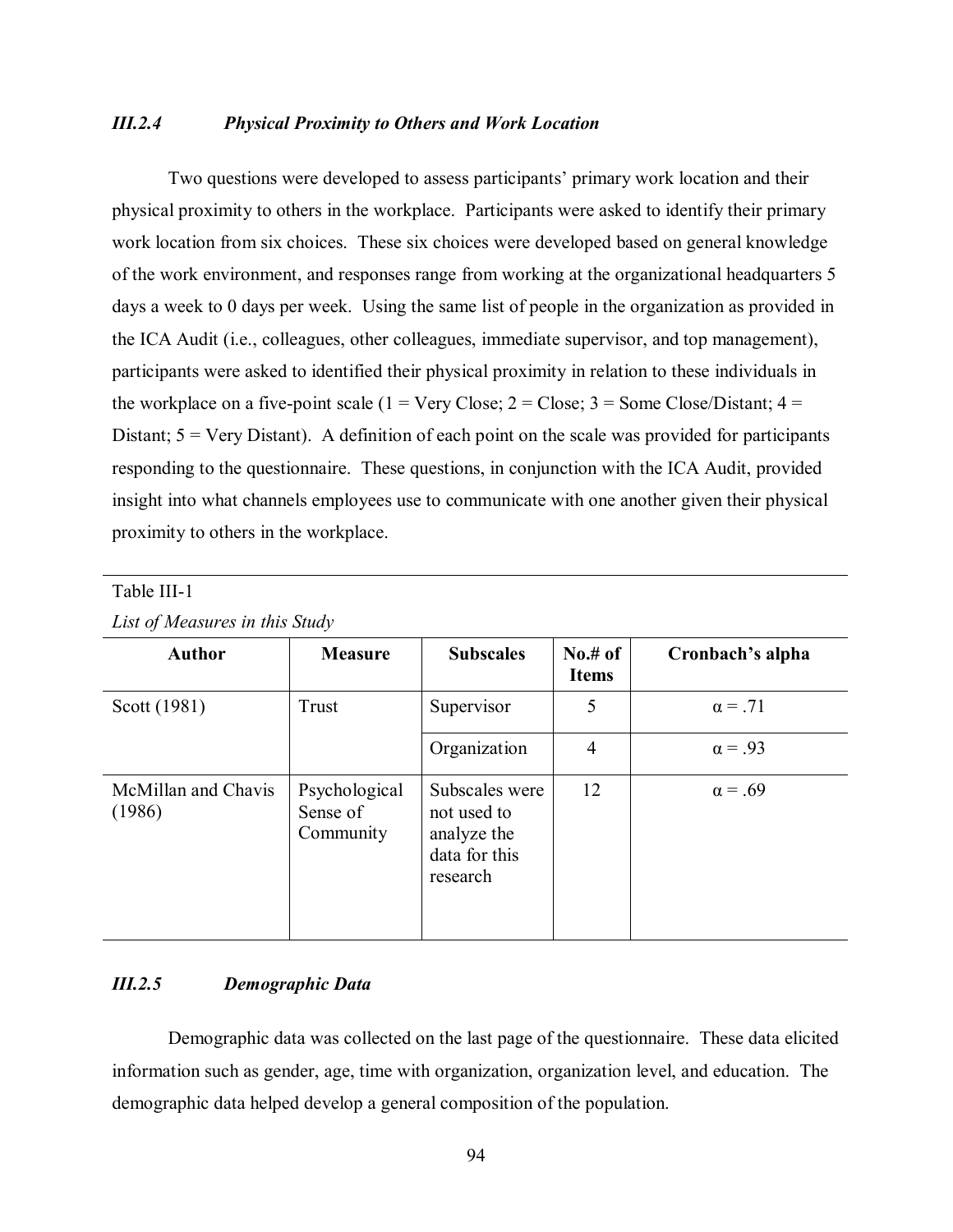Most responses were numerically coded for further analysis and comparison of the data gathered for the study. The gender categorical variable was treated as if it were intervals by numerically coding male as 1 and female as 2. Respondents typed in their age information in years. Information regarding time in the organization was gathered by asking respondents to type in the number of years and months they had worked in the organization. Level in the organization was obtained by asking respondents to identify their position in the organization. These data were recoded and placed into three categories for analysis purposes: staff  $= 1$ , management  $= 2$ , and top management  $= 3$ . Information regarding education was gathered by asking respondents to identify the highest level of education achieved to date from high school to doctorate. These data were numerically coded and later recoded into two categories.

#### **III.3 Data Collection Procedures**

Study participants were professional, white-collar employees from any one of the three operational teams within the public sector business segment of the selected organization. Respondents included staff, management, and top management positions. Because of the work environment and the dispersed population, the data was collected through an electronic questionnaire. Participants received an introductory e-mail from each of the operational team leaders that explained the intent of the study, use of the data collected, and the confidentiality agreement. The introductory e-mail also provided participants with an approximate date for distribution of the questionnaire and a specific deadline for completion. Several days following their receipt of the introductory e-mail, participants received another e-mail message from their respective organizational leadership with a link to the dissertation questionnaire. The link contained an introductory letter with specific information about the study, an informed consent document that explained participant's rights and responsibilities, and the dissertation questionnaire. Participants were given 3 weeks to complete the questionnaire. Approximately mid-way through the time period to complete the questionnaire, a reminder e-mail message was sent out to participants. Each participant freely elected to provide responses for this study, and participants were able to end their involvement at any time during the study without penalty.

The questionnaire data was collected and automatically entered into a Microsoft EXCEL spreadsheet. The spreadsheet was transferred to a data set for use in Statistical Package for the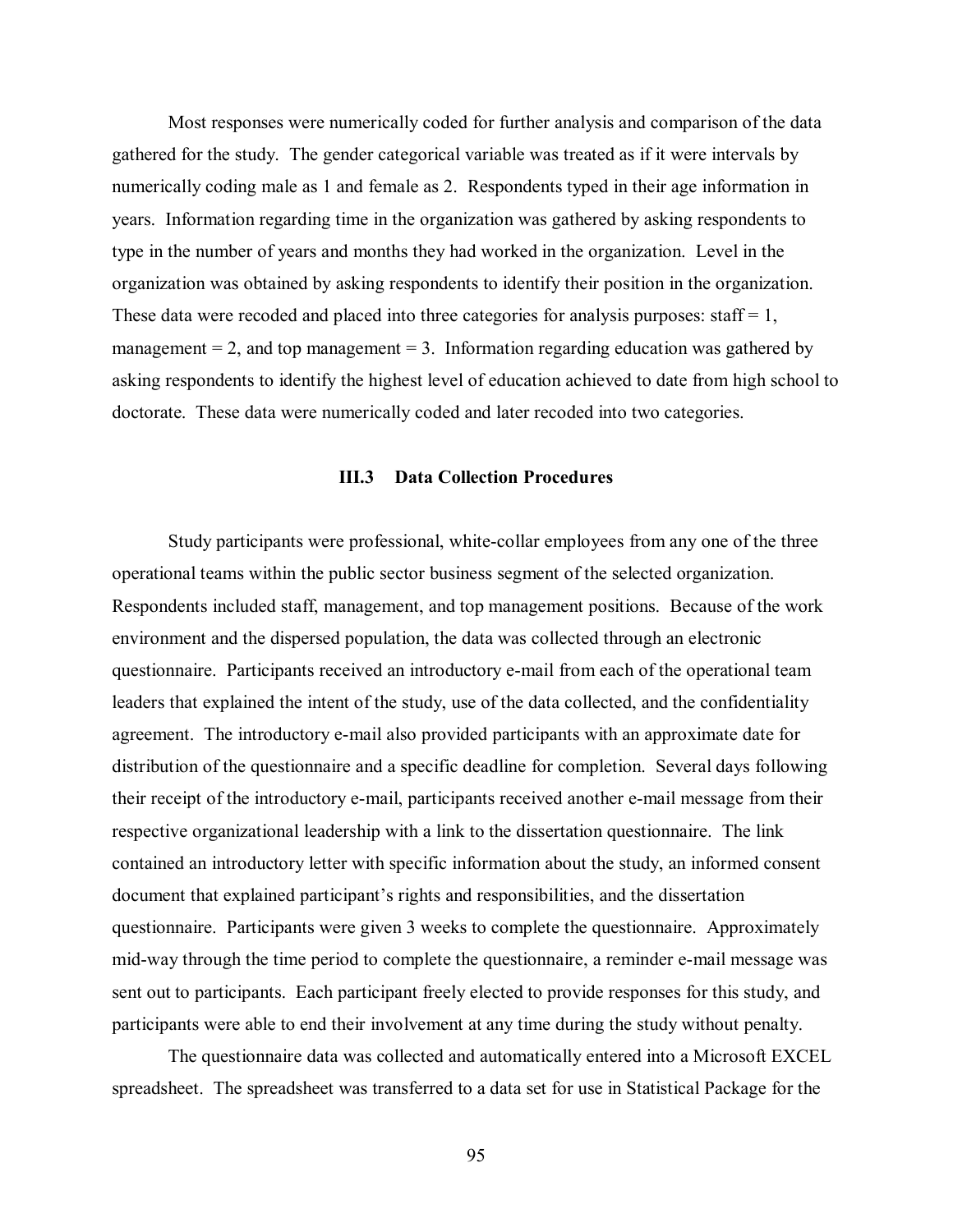Social Sciences (SPSS) for Windows, Version 11.5 to conduct the analyses for this research. Confidentiality was maintained because no information was revealed about the identity of participants and their responses. After transferring the data, the data set was printed and examined manually for completeness. No questionnaires had to be eliminated from this study.

#### **III.4 Data Analyses**

The data analyses for this study were comprised of three stages. First, descriptive statistics and frequencies distributions were performed to gain insight into the make-up of the sample. Second, bi-variate analyses were conducted to examine the relationship between physical proximity and the use of specified communication channels for specific employee types. Third, regression analyses were performed and General Linear Models were developed to learn more about the relationships between e-mail communication, physical proximity, and important demographic variables. The next several paragraphs provide a more detailed description of the steps performed in the analysis of the data.

In the first stage of the data analysis, frequency distributions were performed on selected demographic data. Frequency distributions for gender, age, education level, time in organization, level in organization, team in organization, and work location were conducted. Descriptive statistics were conducted to determine the Cronbach alpha scores and standard deviation for the three scales used in this study. The same descriptive analyses were performed for the physical proximity to others and communication channel items. However, for these items, percentages were also identified.

In the second stage, bi-variate analyses were performed to examine the relationship between physical proximity to others and communication channels. Gammas were used to determine the amount of communication received from and sent to others in the workplace for specified employment levels. The same analyses were run to examine this relationship based on work location, education level, and other important variables. The trust and psychological sense of community in the workplace items were averaged to create the three scale scores. Correlation analyses were performed with the three scales and selected demographic data. Based on these preliminary results, the data for several demographic variables (i.e., age, time in organization, and education level) were grouped to create more useful measures. Several gammas were re-run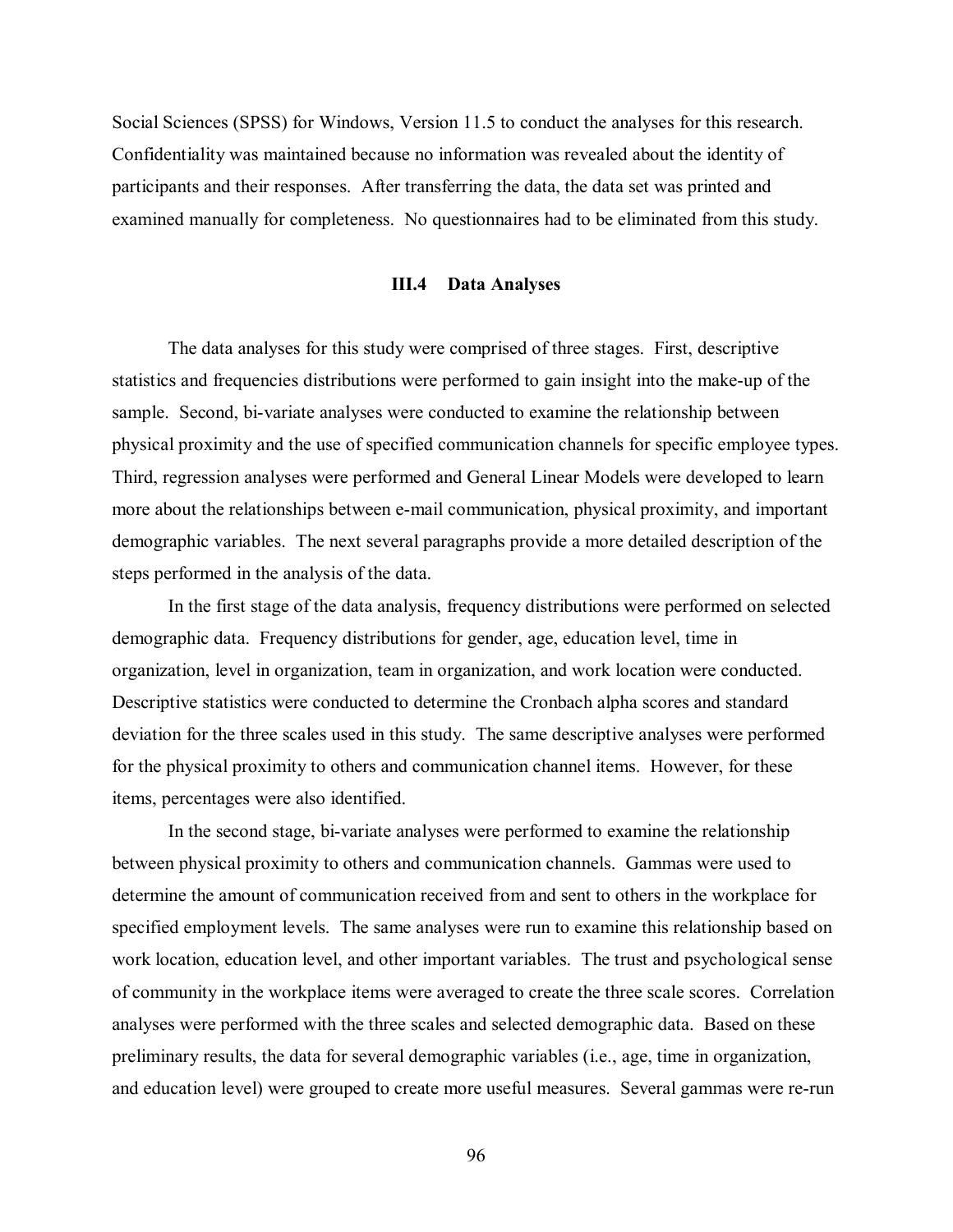using the recoded variables to examine their relationship to the use of the four selected communication channels (i.e., face-to-face, telephone, paper, and e-mail).

Given that there was minimal difference between scores for communication received from and sent to others, these two items were combined to obtain a total communication score for each communication channel. Descriptive statistics were run to obtain the new means and standard deviations. Correlation analyses were conducted for each of the selected employment levels to examine the three scales and the total communication across the four channels. Then, a series of one-way Analyses of Variance (ANOVA) were performed to examine the total communication volume by physical proximity, work location, gender, age, time in organization, employment level, team in organization, and education level. The mean differences for the significant relationships of these items were examined using Tukey's HSD post-hoc. One-way ANOVAs with the three scales and selected demographic items were performed and the mean differences examined for the significant relationships of these items. Tests for linear trends were performed where appropriate.

Because the focus of this research was to learn more about e-mail communication and its relationship to trust and sense of community, communication ratios for each employment level were developed. These ratios determined the amount of e-mail used versus the remaining three communication channels. Once the communication ratios were created, descriptive statistics were run to obtain means and standard deviations. Correlation analyses were performed using the communication ratio for each of the selected employment levels and the three scales. Then, one-way ANOVAs with the communication ratios and selected demographic data were conducted. The mean differences using HSD post-hoc were run for the significant relationships among these items.

The General Linear Model (GLM) was selected to perform the analyses of multiple variables in this study. This model underlies most of the statistical analyses used in applied and social research like t-tests, ANOVA, Analyses of Covariance, and regression analysis. This model, unlike multiple regression analysis, allows for the simultaneous presentation of results for continuous and categorically independent variables. The purpose of using the GLM was to draw inferences about which independent variables were related to the communication ratios as well as trust and psychological sense of community in the workplace.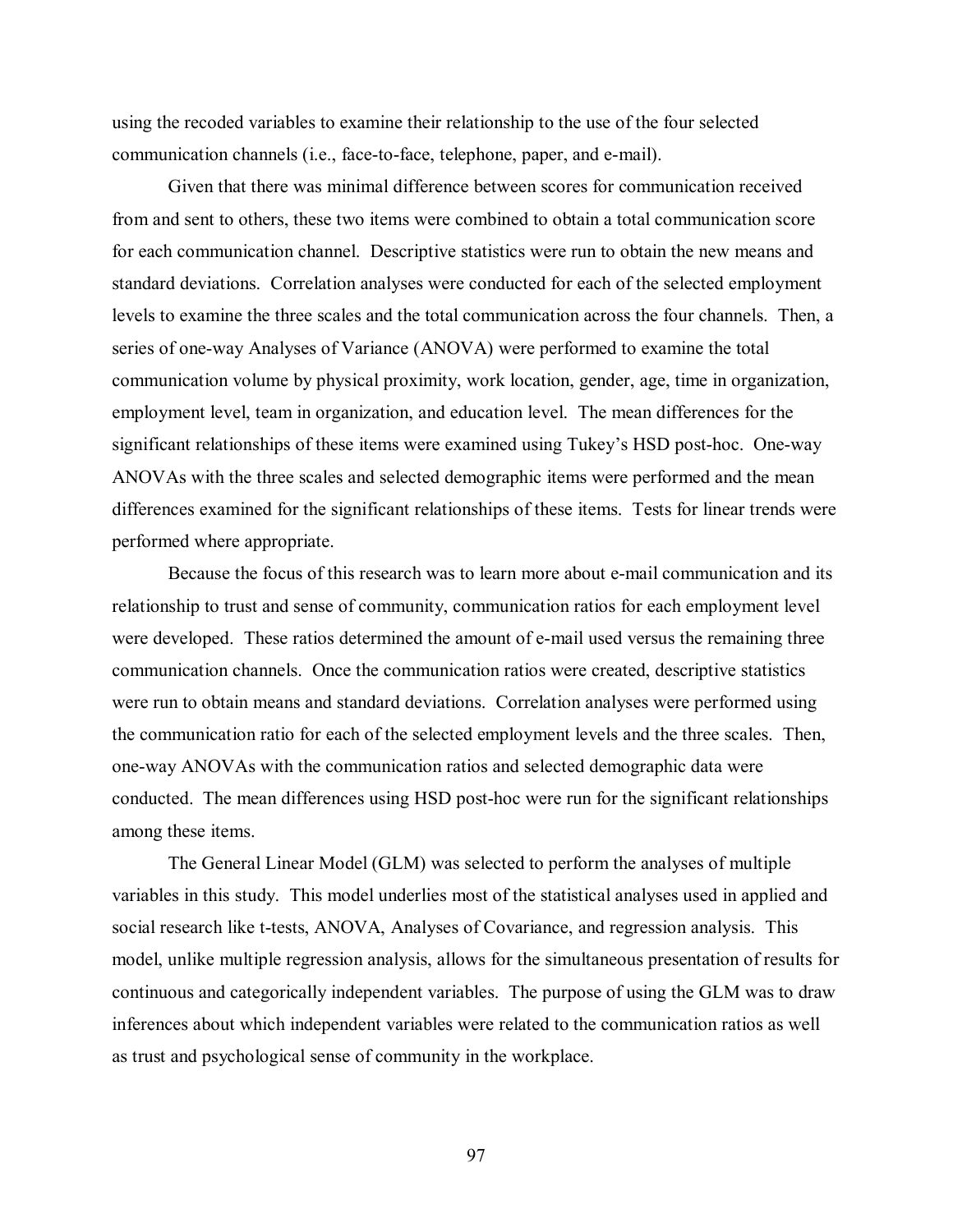The development and determination of the final models for this study consisted of an extensive three-phased approach. First, based on the relationships identified in the initial analyses of the data, GLMs were created with important independent variables. These initial models were performed to investigate and determine the independent variables that were related to the communication patterns of respondents as measured by the communication ratios. The data was screened to identify significant relationships. Many of the independent variables used in the original GLMs because of their lack of significance, resulting in a reduced set of independent variables for the communication ratios and scales. Second, the reduced set of independent variables was used to perform an additional screening of the independent variables and their relationship to the communication ratios. Again, several independent variables were eliminated based on their lack of significance to the communication ratios. Third, these reduced sets of independent variables were used to create the final models.

#### **III. 5 Chapter Summary**

 Professional, white-collar employees from a large international organization were the population that met the criteria for this study. The selected organization is composed of approximately 12,000 employees located in offices on six continents. This client-service oriented organization serves both the public and private sectors. Approximately 80 percent (about 9,600 employees) of the employees work on public sector projects, while the remaining 20 percent (about 2,400) work primarily on projects within the private sector. Selected teams from the public sector business segment comprised the sample for this study. A total of 812 questionnaires were distributed, and 351 were returned—resulting in a 43 percent return rate.

Three measures were selected for this study based on their relationship to the theoretical arena and the nature of the research questions. Two additional questions were developed to obtain information on work location and physical proximity to others in the workplace. Two open-ended questions were added to the questionnaire to allow participants to share their personal experiences with e-mail communication and their perception of its influence on trust and psychological sense of community in the work environment. The two open-ended questions were used solely for observational interest and to identify future research studies. The responses from these items were not used to address the research questions.